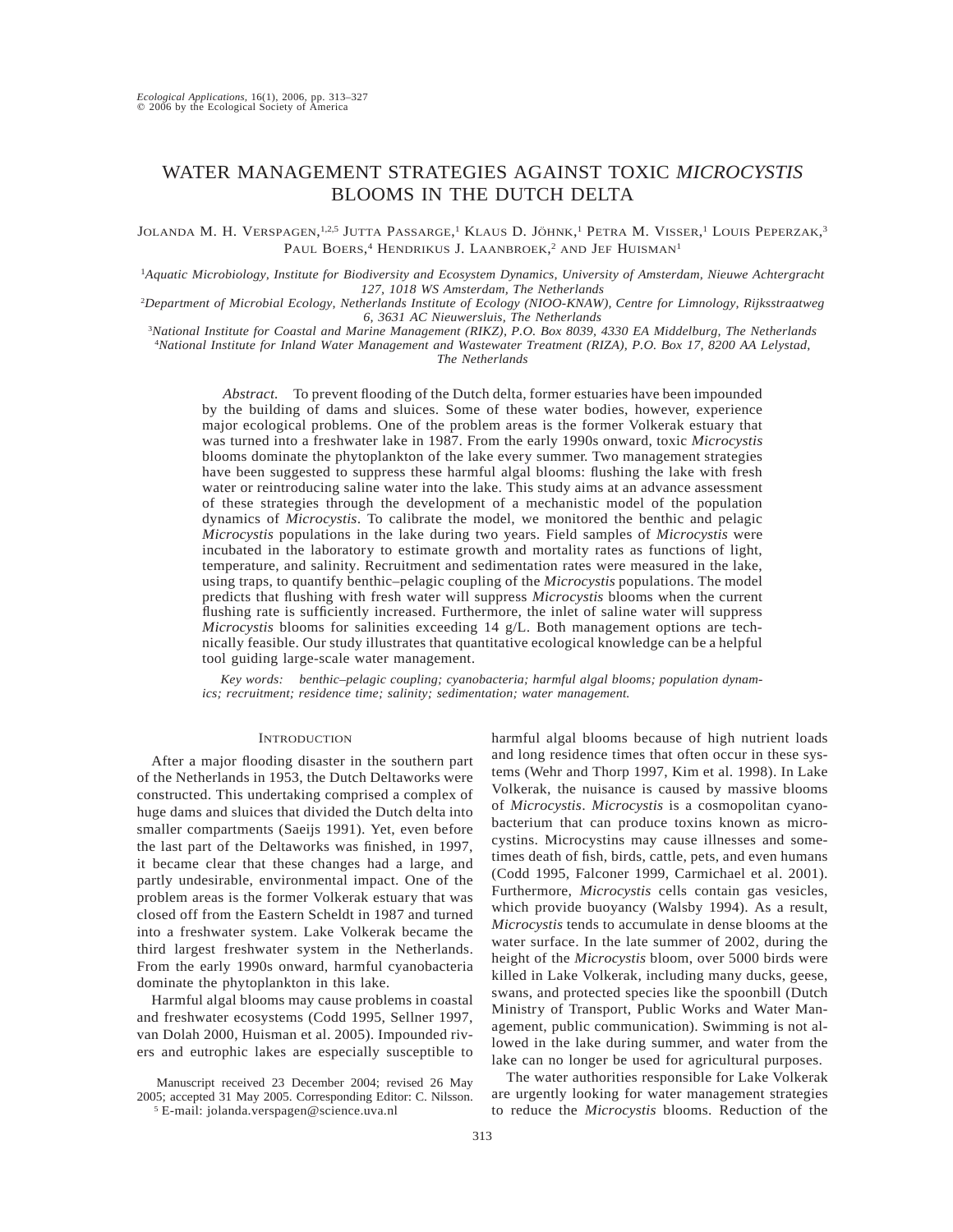



FIG. 1. Location of Lake Volkerak in the Dutch delta. The enlarged map on the right shows the positions of the sampling stations A–H (water and sediment samples) and trap stations 1–6 (sediment traps and recruitment traps). Fluorescence profiles were measured at stations A–H and stations X and Y. Also indicated are the sluices connecting Lake Volkerak with the surrounding water bodies.

nutrient load is a widely applied strategy (Edmondson 1970, Sas 1989) but is not considered feasible in this lake because of the continuous high input of nutrients from surrounding agricultural areas. Artificial mixing of lakes is another method to prevent the growth of *Microcystis* (Visser et al. 1996, Huisman et al. 2004). This method is too costly to apply, due to the large size of Lake Volkerak. Biomanipulation can also be applied to suppress phytoplankton growth. This seems a risky strategy, however, as high grazing pressures may in fact select for *Microcystis* because of their low edibility compared to other phytoplankton species (Rohrlack et al. 1999, Vanderploeg et al. 2001). Large-scale changes in the hydrology of the lake may provide more feasible solutions. One option is to decrease the residence time of water in the lake by flushing the lake with fresh water from the Hollands Diep (Fig. 1). Flushing will increase the losses of the *Microcystis* population, thereby suppressing massive bloom development (Hosper 1984, Bowling and Baker 1996, Hambright and Zohary 2000). An alternative option is to reintroduce saline water from the Eastern Scheldt into Lake Volkerak. An increased salinity will reduce the growth rates of *Microcystis* (Robson and Hamilton 2003, Orr et al. 2004). The Dutch water authorities are currently considering these latter two options. However, before such major hydrological changes can be implemented, it is essential to make advance assessments of the feasibility and likely success of these management strategies.

In this paper, we combine field data and laboratory studies to develop a model that describes the population dynamics of *Microcystis* in Lake Volkerak. Particular attention is paid to benthic–pelagic coupling, since previous work showed that part of the *Microcystis* population is buried in the top layer of the lake sediment (Verspagen et al. 2004, 2005). During two years we sampled the *Microcystis* population in the water and sediments of the lake and deployed sedimentation and recruitment traps. Field samples of *Microcystis* were incubated in the laboratory to estimate growth and mortality rates as functions of light, temperature, and salinity. The model structure is based on recent work on light-limited phytoplankton (Huisman et al. 1999*a*, Thébault and Rabouille 2003). The model is applied to predict the extent to which flushing and the inlet of saline water may suppress the summer bloom of *Microcystis*.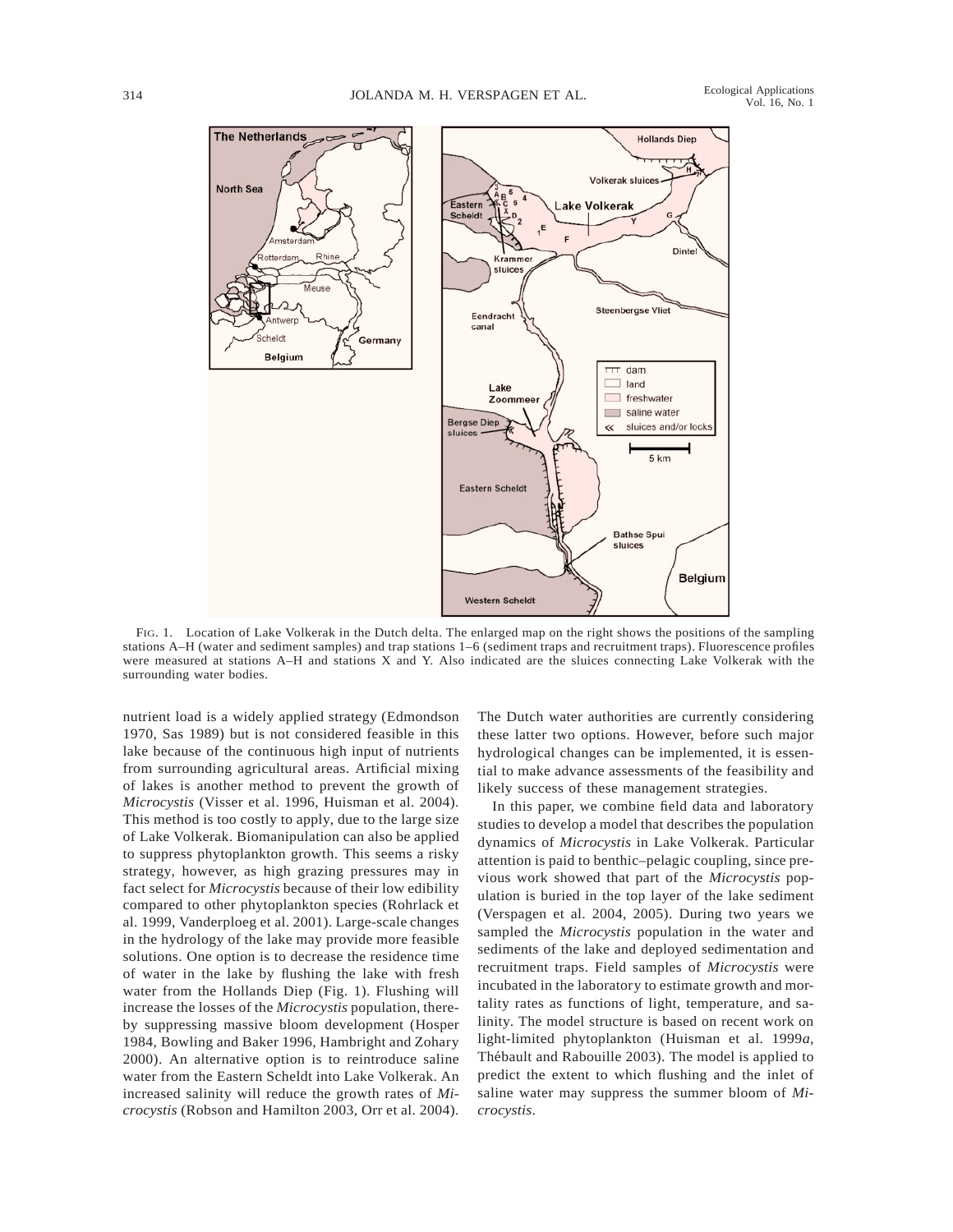

FIG. 2. (A) Hypsographic curve of the lake area, *A*(*z*), of Lake Volkerak. The dashed lines indicate the boundaries used in this study between the shallow  $(A<sub>S</sub>)$ , intermediate  $(A<sub>I</sub>)$ , and deep  $(A_D)$  sediments of the lake. (B) The model structure is based on one water compartment, comprising the pelagic *Microcystis* population  $(N_{\rm W})$ , and three compartments comprising the benthic populations in the shallow  $(N_{ss})$ , intermediate  $(N_{\rm SI})$ , and deep  $(N_{\rm SD})$  sediments of the lake. Arrows indicate the fluxes of *Microcystis* among the different compartments.  $Z_0$  is the depth of the surface water (0 m),  $Z_{SI}$  is the maximum depth of the shallow compartment (6 m),  $Z_{ID}$  is the maximum depth of the intermediate compartment (15 m), and  $Z_M$  is the maximum depth of the lake (22 m).

### STUDY SITE

Lake Volkerak is situated between the Hollands Diep and the Scheldt estuaries (Fig. 1). It has a surface area of 45.7 km<sup>2</sup>, an average depth of 5.5 m, and a maximum depth of 22 m. Before 1987, the lake was a saline estuary with extensive tidal sand flats (67% of the area), a large mainstream canal (28% of the area), and some deep pits (5% of the area). This is reflected in the bathymetry of the lake (Fig. 2A). Currently it is a freshwater lake with an almost constant water table that covers the former sand flats. The current residence time of water in the lake is about 110 days. The lake is relatively shallow and wind exposed, and its length axis is oriented in the direction of the prevailing winds (west-southwest). As a result, the lake does not develop a clear thermocline in the summer.

Lake Volkerak is a highly eutrophic lake, with an ample supply of nitrogen and phosphorus from the surrounding agricultural land. Nitrogen concentrations never reach limiting values, while phosphorus concentrations are depleted only occasionally (Appendix A). The lake is very turbid throughout the year, however. Even during clear skies, light conditions reach limiting values within the upper 5 m of the water column.

During the last decade, the cyanobacterium *Microcystis* has become by far the most dominant phytoplankton species in the lake, comprising more than 95% of the total phytoplankton biomass in summer. The *Microcystis* community of Lake Volkerak consists of different species. Most abundant are *Microcystis aeruginosa* (Ku¨tzing) Ku¨tzing and *M. flos*-*aqua* (Wittrock) Kirchner. In smaller amounts, some *M. ichtyoblabe* Kützing and *M. viridis* (A. Braun in Rabenhorst) were observed.

# SAMPLING METHODS

To track the population dynamics of *Microcystis* in Lake Volkerak, we set up an intensive monitoring program of meteorological conditions, water quality parameters, and *Microcystis* abundances from January 2000 until October 2001.

Hourly data for incident light intensity and air temperature were obtained from the weather station Wilhelminadorp of the Royal Dutch Meteorological Institute (KNMI), which is located 25 km southwest of the lake. Vertical light profiles were measured at three stations (C, F, and G) in the lake once every two weeks during the summers of 2000 and 2001 with an LI 192 Underwater Quantum Sensor (Li-Cor Biosciences, Lincoln, Nebraska, USA). Daily temperatures of the lake water were calculated from the meteorological data according to Hutter and Jöhnk (2004). Data on wind speed and direction were measured at 10-minute intervals at weather station Stavenisse, 12 km southwest of the lake (*data available online*).6

*Microcystis* abundance in water and sediment was determined once every two weeks at sampling stations covering the depth range of the lake (Fig. 1, Table 1). Water was sampled at sampling stations C, F, and G only. During the bloom period of *Microcystis*, from mid-May to mid-November, 3 L of water were sampled with a siphon from the surface, at 25%, and at 75% of the water column depth, and at 1 m above the sediment. From mid-November to mid-May, only surface water was sampled. Sediment was sampled at stations A–H, using a box corer (diameter 30 cm, height 50 cm). From the box corer four subsamples were taken with a perspex corer (diameter 4.7 cm, height 30 cm).

To estimate the vertical population density distribution of *Microcystis* in the lake, we measured vertical

<sup>6</sup> http://www.hmcz.nl

TABLE 1. The sampling stations and trap stations in Lake Volkerak.

| Category                       | Water<br>column<br>depth(m) | Sampling<br>station          | Trap<br>station |
|--------------------------------|-----------------------------|------------------------------|-----------------|
| Shallow part                   | $0 - 6$                     | D, E, X                      | 1, 2            |
| Intermediate part<br>Deep part | $6 - 15$<br>$15 - 22$       | A, F, G, H<br><b>B. C. Y</b> | 3, 4<br>5, 6    |
|                                |                             |                              |                 |

*Notes:* The water column was sampled at stations C, F, and G, the sediment at stations A–H, and fluorescence profiles at stations A–H, X, and Y.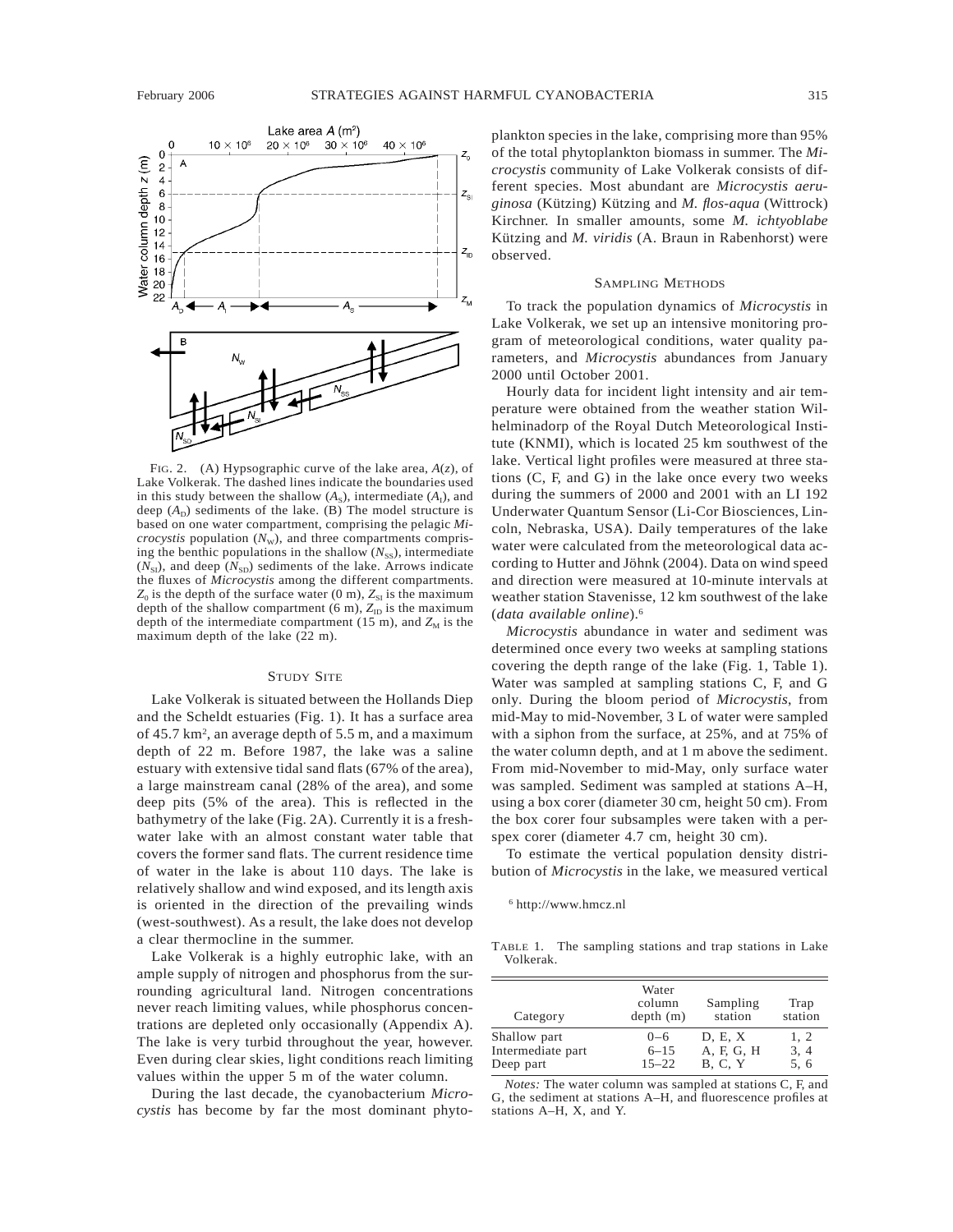profiles of chlorophyll fluorescence on four days during the summer of 2000, when *Microcystis* comprised .95% of the total phytoplankton. On each day, fluorescence was measured at 1 m depth intervals at stations  $A-H$ , X, and Y (Fig. 1).

Recruitment and sedimentation of *Microcystis* were measured weekly at six trap stations (Fig. 1, Table 1). To avoid disturbance of the sediments close to the trap stations, the trap stations were positioned at other sites than the sampling stations. The traps were attached to a buoy that was fixed with two anchors. The opening of recruitment traps was directed downward, while the opening of sediment traps was directed upward. The traps are described in detail in Verspagen et al. (2005).

*Microcystis* abundances in the samples were determined from cyanobacterial chlorophyll *a* (chl *a*) fluorescence measured by flow cytometry, as described by Verspagen et al. (2005). We made no distinction among different *Microcystis* species. For comparison, we counted cell densities of *Microcystis* with an inverted microscope, after disaggregating the colonies according to Box (1981). This showed that  $1 \mu$ g chl *a* corresponds to  $23.6 \times 10^6$  *Microcystis* cells (linear regression:  $r = 0.77$ ,  $N = 10$ ,  $P < 0.005$ ).

### THE MODEL

To model the population dynamics of *Microcystis*, we divided Lake Volkerak into four compartments (Fig. 2B): (1) the water column, (2) the shallow sediments of the former tidal sand flats  $(0-6 \text{ m})$ ,  $(3)$  the intermediate sediments of the mainstream canal (6–15 m), and (4) the deep sediments in the pits (15–21 m). Let  $A_{\rm S}$ ,  $A_{\rm I}$ , and  $A_{\rm D}$  indicate the lake area with shallow sediments, intermediate sediments, and deep sediments, respectively. Furthermore, let  $N_{\rm w}$ ,  $N_{\rm ss}$ ,  $N_{\rm SI}$ , and  $N_{\rm SD}$ denote the amount of pelagic *Microcystis* per unit surface area in the water column, in the shallow sediments, the intermediate sediments, and the deep sediments, respectively. The population dynamics of *Microcystis* can then be captured by the following general model structure:

$$
\frac{dN_{\rm w}}{dt} = \mu N_{\rm w} - mN_{\rm w} - S + R - qN_{\rm w} \tag{1}
$$

$$
\frac{dN_{\rm SS}}{dt} = S_{\rm S} - R_{\rm S} - mN_{\rm SS} - T_{\rm SI} \tag{2}
$$

$$
\frac{dN_{\rm SI}}{dt} = S_{\rm I} - R_{\rm I} - mN_{\rm SI} + \frac{A_{\rm S}}{A_{\rm I}} T_{\rm SI} - T_{\rm ID} \tag{3}
$$

$$
\frac{dN_{\rm SD}}{dt} = S_{\rm D} - R_{\rm D} - mN_{\rm SD} + \frac{A_{\rm I}}{A_{\rm D}} T_{\rm ID}.
$$
 (4)

Here,  $\mu$  is the specific growth rate of *Microcystis* in the water column  $[d^{-1}]$  and *m* is the specific mortality rate  $[d^{-1}]$ . Further, *S* is the sedimentation rate from the pelagic population to the benthic populations, which is partitioned into  $S_S$ ,  $S_I$ , and  $S_D$  to describe the sedimentation rates in the shallow, intermediate, and deep parts of the lake (i.e.,  $S = A_{S}S_{S} + A_{I}S_{I} + A_{D}S_{D})/(A_{S} + A_{I} + A_{I}S_{I})$  $A<sub>D</sub>$ ). Conversely, *R* is the recruitment rate from the benthic populations to the pelagic population, which is partitioned in a similar way into  $R_s$ ,  $R_l$ , and  $R_p$ . The product  $qN_{\text{W}}$  describes the outflow of the *Microcystis* population from Lake Volkerak into the Western and Eastern Scheldt estuaries. We will henceforth refer to *q* as the specific flushing rate  $[d^{-1}]$ . Finally, the terms  $T_{\rm SI}$  and  $T_{\rm ID}$  describe horizontal transport of benthic *Microcystis* from the shallow to the intermediate sediments, and from the intermediate to the deep sediments, respectively. We note that horizontal transport is weighted by the area of the different compartments.

### *Specific growth rate*

Lake Volkerak is a very turbid lake with high concentrations of nitrogen and phosphorus (Appendix A). We therefore assume that the specific growth rate of *Microcystis* in Lake Volkerak is governed by light conditions  $(I)$ , temperature  $(T)$ , and salinity  $(h)$ , while nutrient limitation is negligible:

$$
\mu = \alpha f_1(I) f_2(T) f_3(h) \tag{5}
$$

where  $\alpha$  is a constant of proportionality, and the functions  $f_1$ ,  $f_2$ ,  $f_3$  describe the effects of light intensity, temperature, and salinity on the specific growth rate.

*Light conditions*.—We first establish a relation between the specific carbon assimilation rate of *Microcystis*, *p*(*I* ), and light intensity, *I*. Carbon assimilation of *Microcystis* is strongly inhibited at high light intensities (Visser et al. 1997), which can be adequately described by an equation modified from Platt et al. (1980) (Fig. 3A):

$$
p(I) = a(1 - \exp[-bI]) \exp[-cI] - dI - e \quad (6)
$$

where *a* is the maximal specific carbon assimilation rate that would be reached without photoinhibition, *b* indicates the onset of light saturation, *c* and *d* describe the impact of photoinhibition on carbon assimilation, and *e* is the specific carbon respiration rate.

Light intensity  $(I)$  in the water column decreases with increasing depth (*z*) owing to light absorption by water, dissolved organic matter, clay particles, and to a large extent also by *Microcystis* itself. The vertical light gradient is described by Lambert-Beer's Law for nonuniform phytoplankton population density distributions (Huisman et al. 1999*b*):

$$
I(z) = I_{\text{in}} \exp\left[-k \int_0^z C_{\text{W}}(\sigma) \ d\sigma - K_{\text{bg}} z\right] \tag{7}
$$

where  $I_{\text{in}}$  is the incident light intensity at the water surface, *k* is the specific light extinction coefficient of the phytoplankton (mainly *Microcystis*),  $K_{bg}$  is the background turbidity caused by all nonphytoplankton components,  $C_w(\sigma)$  is the concentration of *Microcystis*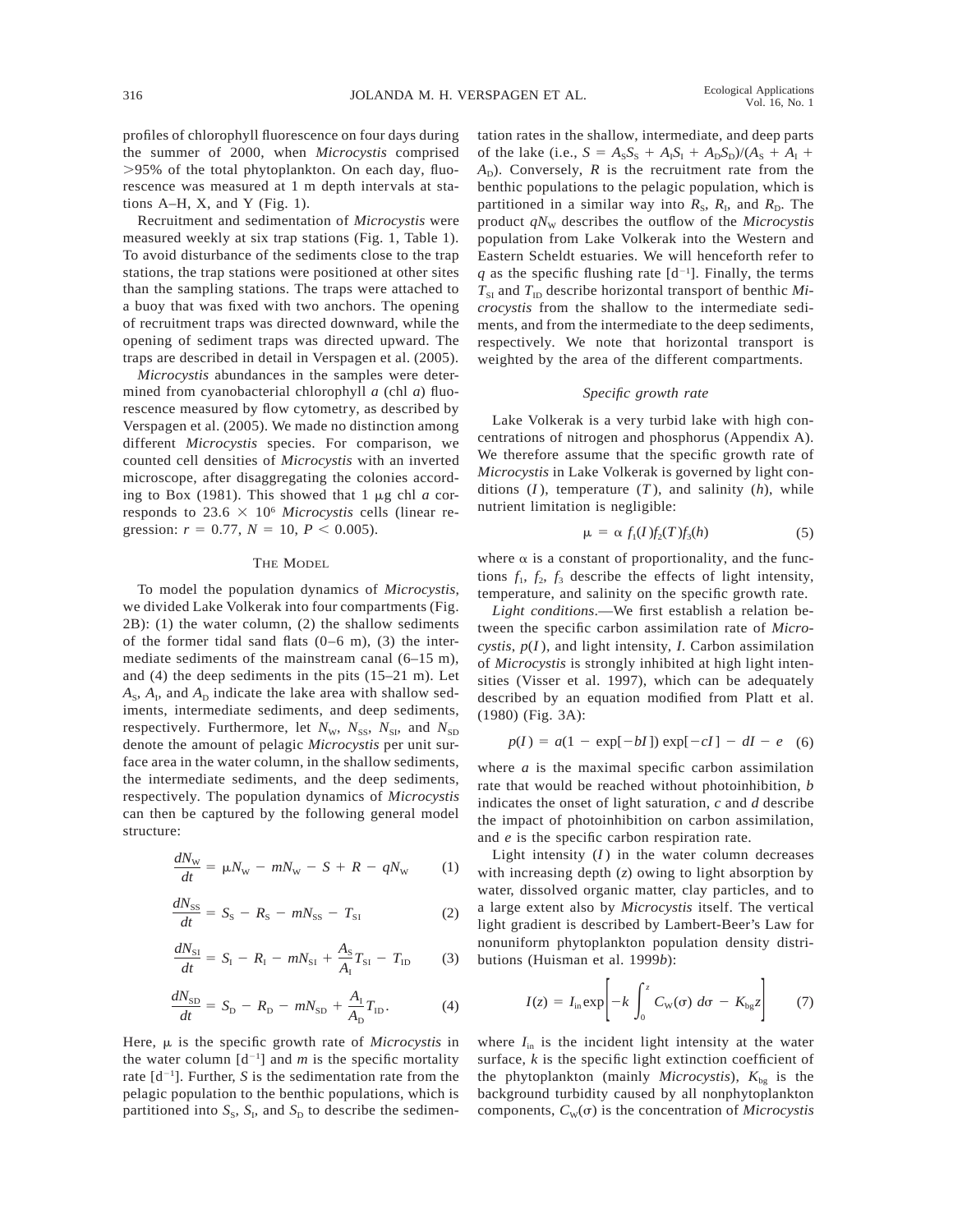

FIG. 3. Light conditions and *Microcystis* growth. (A) Specific carbon assimilation rate, *p*(*I* ), as a function of light intensity, *I.* (B) Light regimes given to laboratory incubations of field samples. (C) Comparison between measured specific growth rates (based on 13C incorporation) and modeled specific growth rates, for incubations exposed to sine light and fluctuating light regimes.

at depth  $\sigma$ , and depth  $\sigma$  is used as an integration variable.

To calculate the light-dependent specific growth rate of *Microcystis* we take into account the bathymetry of Lake Volkerak  $(A(z))$ , the vertical light gradient in the lake  $(I(z))$ , and the vertical population density distribution of *Microcystis*  $(C_w(z))$ :

$$
f_1(I) = \frac{\int_0^{z_M} p[I(z)] C_{\rm W}(z) A(z) \, dz}{\int_0^{z_M} C_{\rm W}(z) A(z) \, dz}
$$
(8)

Here,  $A(z)$  describes the area of the lake,  $A$ , as a function of depth (i.e., the hypsographic curve in Fig. 2A), and  $z_M$  is the maximum depth of the lake.

*Temperature*.—The specific growth rate of *Microcystis* increases with temperature (*T*) according to an Arrhenius relation:

$$
f_2(T) = (Q_{\mu})^{T-20} \tag{9}
$$

where  $Q_{\mu}$  describes the change in specific growth rate with a temperature change of  $1^{\circ}$ C.

*Salinity*.—The effect of salinity (*h*) on the specific growth rate of *Microcystis* is described by a polynomial:

$$
f_3(h) = \beta_1 + \beta_2 h + \beta_3 h^2 + \cdots
$$
 (10)

### *Specific mortality rate*

We assume that the specific mortality rate of *Microcystis* increases with temperature, analogous to the specific growth rate: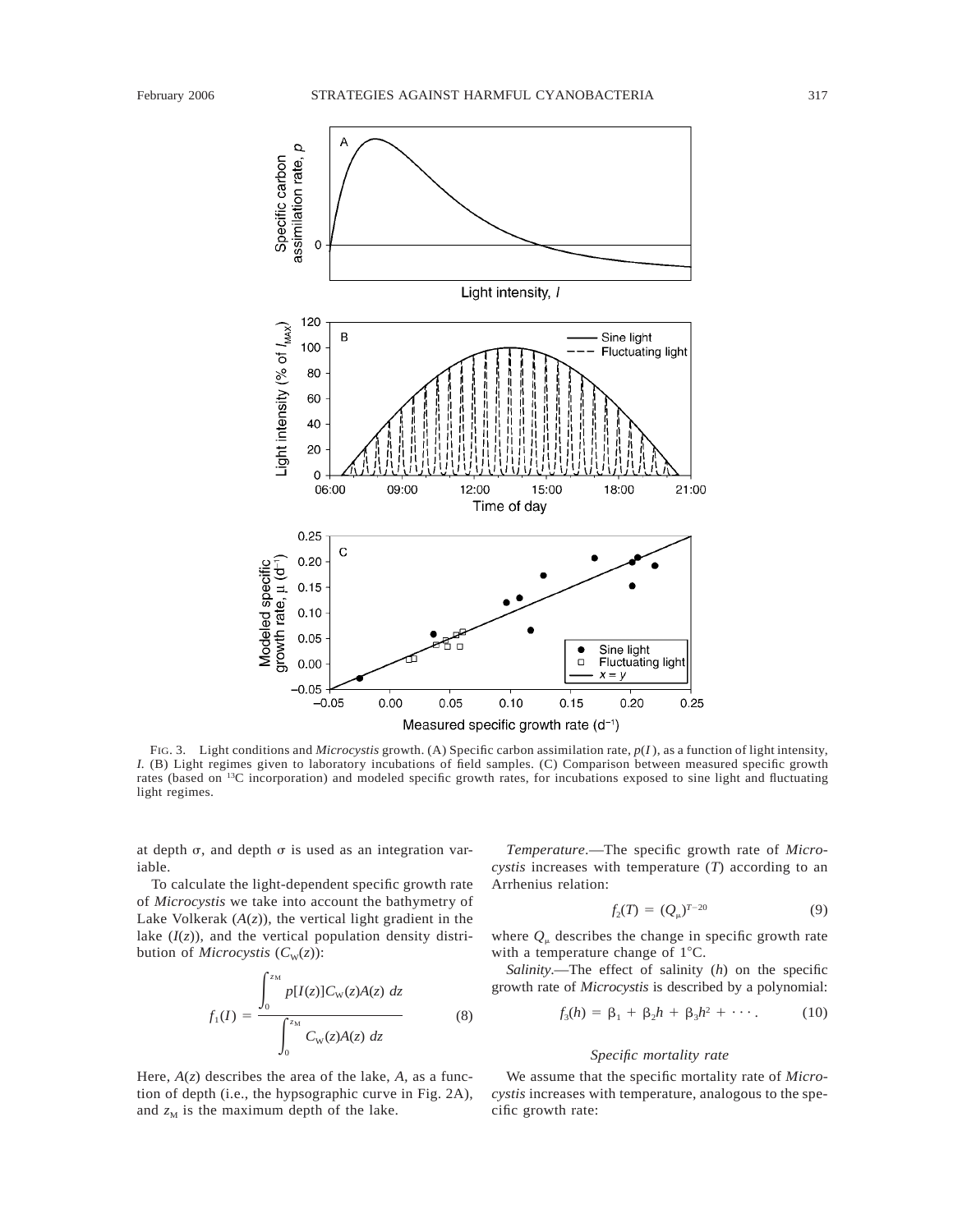$$
m = m_{20}(Q_m)^{T-20} \tag{11}
$$

where  $Q_m$  describes the change in specific mortality rate with a temperature change of  $1^{\circ}$ C and  $m_{20}$  is the specific mortality rate at a reference temperature of  $20^{\circ}$ C.

#### *Sedimentation rate*

Sedimentation (*S*) in Lake Volkerak is mainly caused by the attachment of *Microcystis* colonies to sediment particles (Verspagen et al. 2004). We therefore assume that sedimentation of *Microcystis* depends on the pelagic concentration of *Microcystis* at the sediment–water interface. Taking into account the bathymetry of the lake, the sedimentation rate from the pelagic population to the benthic population of the shallow sediments can then be described as

$$
S_{\rm S} = \frac{\nu}{A_{\rm S}} \int_0^{z_{\rm SI}} C_{\rm W}(z_{\rm B}) \frac{dA}{dz}(z_{\rm B}) \ dz_{\rm B} \tag{12}
$$

where *v* is the sedimentation velocity of *Microcystis*, and  $z_B$  is the depth of the sediment–water interface. The descriptions of sedimentation rates from the pelagic population to the intermediate  $(S_I)$  and deep  $(S_D)$ benthic populations are analogous to the description of *S*<sub>S</sub>.

#### *Recruitment rate*

Recruitment of *Microcystis* from the benthic populations to the pelagic population depends mostly on sediment resuspension and light availability (Ståhl-Delbanco and Hansson 2002, Rengefors et al. 2004, Verspagen et al. 2004). Since light availability at the sediments is very low in Lake Volkerak, we assume that its effect is negligible. Based on the data in the recruitment traps, we assume that the recruitment rate of *Microcystis*,  $R_s$ , is proportional to the population density of *Microcystis* in the sediment. Hence,

$$
R_{\rm S} = g_{\rm S} N_{\rm SS} \tag{13}
$$

where  $g_S$  is the specific recruitment rate from the shallow sediments. Recruitment rates from the intermediate  $(R<sub>1</sub>)$  and deep  $(R<sub>D</sub>)$  sediments are analogous to the description of  $R<sub>S</sub>$ .

### *Horizontal transport*

Monitoring of the benthic *Microcystis* populations indicates horizontal transport of benthic *Microcystis* from shallow to intermediate and deeper parts of Lake Volkerak (Verspagen et al. 2005). This phenomenon is analogous to sediment focusing (Hilton 1985). Sediment focusing is often induced by shear stress at the sediment–water interface. Shear stress at the sediment– water interface of stagnant lakes, like Lake Volkerak, is largely caused by wind-driven water motion (Mian and Yanful 2004). We therefore assume that horizontal transport of the benthic *Microcystis* population from shallow to intermediate and deeper parts of the lake can be described as

$$
T_{\rm SI} = (n_{\rm S} + o_{\rm S} w^2) N_{\rm SS} \tag{14}
$$

where  $n<sub>S</sub>$  is the baseline horizontal transport rate (e.g., driven by gravitation),  $o<sub>S</sub>$  describes horizontal transport generated by wind-driven shear stress, and *w* is the wind speed above the lake's surface. Horizontal transport of benthic *Microcystis* from intermediate to deep sediments  $(T_{\text{ID}})$  is analogous to the description of  $T_{\text{SI}}$ .

### PARAMETER ESTIMATION

### *Light gradient*

To model the light conditions in the lake, we used the hourly values of incident light intensity  $(I_{in})$  measured at weather station Wilhelminadorp. According to Eq. 7, for a uniform population density distribution of *Microcystis*, the background turbidity  $(K_{b<sub>o</sub>})$  and specific light extinction coefficient of *Microcystis* (*k*) can be determined as the zero intercept and slope, respectively, of a linear regression of  $\ln[I_{in}/I(z)]/z$  against the concentration of *Microcystis*  $(C<sub>W</sub>)$ . We used only the upper 5 m of the water column in the regression analysis, because light was essentially extinguished below 5 m depth.

### *Impact of light and temperature on growth rate*

To estimate the impact of light and temperature on the growth rate of *Microcystis*, we collected field samples of *Microcystis* from Lake Volkerak in the summers of 2001–2003 for laboratory experiments. These field samples were incubated in 2-L flat chemostat vessels made of borosilicate glass with a depth of  $z_M = 0.05$ m (Huisman et al. 1999*a*). The vessels were temperature controlled and gently aerated to keep *Microcystis* in suspension. Changes in light intensity were computer controlled by a venetian blind (Kroon et al. 1992). We assume that the growth rate of *Microcystis* is proportional to its carbon assimilation rate. Carbon assimilation rates were measured from the incorporation of <sup>13</sup>C-CO<sub>2</sub> into C<sub>16</sub> and C<sub>18:n</sub> cellular fatty acids using the 13C-labeling method described by Pel et al. (2003, 2004). The incorporation of  $^{13}C$  into fatty acids was monitored over a period of two days, after one day of acclimation of *Microcystis* in the laboratory experiments. Samples were taken two to three hours after "sunrise" in the experimental setup. About 8–12 *Microcystis* colonies, with a diameter of  $\sim 50 \mu$ m, were hand picked from the samples under a stereomicroscope, using a syringe. The fatty acids were measured using a capillary gas chromatograph coupled to a Finnigan Delta-S isotope ratio monitoring mass spectrometer (Finnigan MAT GmbH, Bremen, Germany; Pel et al. 1997). Time-averaged carbon assimilation rates in the experiments were calculated according to Welschmeyer and Lorenzen (1984) as follows: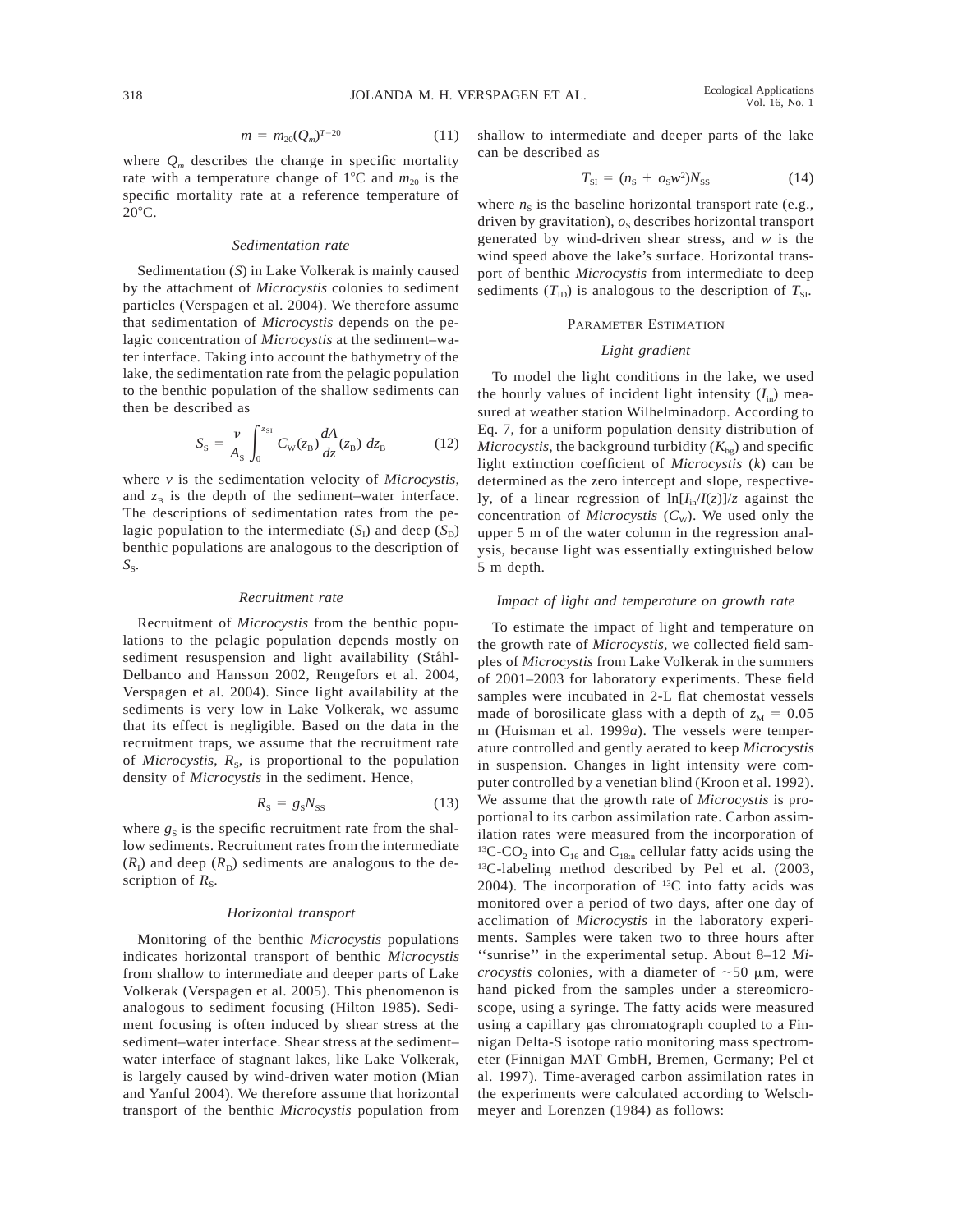$$
\overline{p(I)} = -\frac{1}{t} \ln \left( 1 - \frac{\Delta \delta^{13} C_{\text{FA}}}{\Delta \delta^{13} C_{\text{DIC}}} \right) \tag{15}
$$

Here,  $\Delta \delta^{13}C_{FA}$  is the enrichment in <sup>13</sup>C of the fatty acids after an incubation time *t*, and  $\Delta \delta^{13}C_{\text{DIC}}$  is the enrichment of dissolved inorganic carbon (DIC) at time zero. For each experiment we obtained two estimates of the carbon assimilation rate, one based on the  $C_{16}$  and the other on the  $C_{18:n}$  fatty acids. These two estimates were always quite similar, and we therefore used the average of the two as our estimate of the carbon assimilation rate.

To check whether incorporation of <sup>13</sup>C into fatty acids can indeed be used to calculate the growth rate of *Microcystis*, we tested the 13C method in a continuous culture under constant light conditions. The specific growth rate in continuous cultures can be experimentally imposed, because at steady state it equals the dilution rate. For this purpose, we used *Microcystis* strain V145 (culture collection Aquatic Microbiology, University of Amsterdam, The Netherlands) isolated from Lake Volkerak. The specific growth rate calculated from the incorporation of <sup>13</sup>C into fatty acids (0.159  $\pm$ 0.036  $d^{-1}$ ; mean  $\pm$  sD) was in good agreement with the dilution rate of the continuous culture (0.162  $\pm$  $0.002$  d<sup>-1</sup>). This validates the use of the <sup>13</sup>C incorporation technique to estimate specific growth rates.

Carbon assimilation rates were measured in two 13Clabeling experiments. In the first experiment, light was given as a sine curve with a light:dark cycle of 14:10 h, so that *Microcystis* experienced the light regime it would encounter when floating at a fixed water column depth during a cloudless day (solid line in Fig. 3B). In total, 11 samples were incubated, with maximum light intensities  $(I_{MAX})$  ranging from 0 to 260  $\mu$ mol photons $\cdot$ m<sup>-2</sup> $\cdot$ s<sup>-1</sup>, and a constant temperature of 20 $\degree$ C. In the second experiment, samples were exposed to a fluctuating light regime, so that *Microcystis* experienced the light conditions it would encounter when being mixed up and down through the water column (dashed line in Fig. 3B). For this purpose, a total of eight samples was incubated, with maximum light intensities  $(I_{\text{MAX}})$  between 800 and 1400  $\mu$ mol photons·m<sup>-2</sup>·s<sup>-1</sup>, temperatures between 15 and 22°C, and light:dark cycles varying from 12:12 h to 15:9 h.

The specific growth rates of *Microcystis* in these experiments were calculated as

$$
\mu(t) = \left\{ \frac{1}{z_M} \int_0^{z_M} p[I(z, t)] \, dz \right\} (Q_\mu)^{T-20} \tag{16}
$$

where  $z_M$  here refers to the depth of the culture vessel,  $p(I)$  is the specific carbon assimilation rate as described by Eq. 6 at a reference temperature of  $20^{\circ}$ C,  $I(z, t)$  is the light intensity as a function of depth and time, *T* is temperature, and  $Q<sub>u</sub>$  describes the change in specific growth rate with a temperature change of  $1^{\circ}$ C using a reference temperature of 20°C. The latter parameter,  $Q_{\mu}$ , was estimated from Reynolds (1997). The parameters in the  $p(I)$  curve, defined in Eq. 6, were estimated by fitting Eq. 16 to the specific carbon assimilation rates measured in the experiments. For this purpose, Eq. 16 was integrated over time, because the cells were exposed to dynamic light regimes. Model fits were obtained by minimization of the residual sum of squares using the Gauss-Marquardt-Levenberg algorithm carried out by the software package PEST (Watermark Numerical Computing, Brisbane, Australia, fourth version).

#### *Impact of salinity on growth*

To study the effect of salinity (*h*) on the growth of *Microcystis*, field samples were taken just below the surface at the Bergse Diep sluices (Fig. 1) in August and September 2003. The samples were incubated in polycarbonate flasks in the laboratory, using six different salinities obtained by mixing water from Lake Volkerak  $(h = 1 g/L)$  with water from the Eastern Scheldt ( $h = 32$  g/L), both previously filtered through Whatman GF/C filters (Whatman International Ltd., Maidstone, UK). The resulting salinities were measured by  $AgNO<sub>3</sub>$  titration. The incubations were grown at an incident light intensity of  $190 \mu$ mol photons $\cdot$ m<sup>-2</sup> $\cdot$ s<sup>-1</sup> in a light:dark cycle of 14:10 h and a constant temperature of  $20^{\circ}$ C. The population development of *Microcystis* was measured daily with the EurOPA flow cytometer (developed as part of a European Union project in the Marine Science and Technology [MAST-II] program) (Jonker et al. 1995, Peperzak et al. 2000). The values  $\beta_1$ ,  $\beta_2$ , and  $\beta_3$  were obtained by fitting the polynomial of Eq. 10 to the measured specific growth rates.

# *Specific mortality rate*

Specific mortality rate (*m*) was determined in field samples of benthic *Microcystis* from which sediment particles had been removed. These samples were dispersed in mineral O2 medium (Van Liere and Mur 1978) and incubated in batches. The batches were incubated in the dark for 84 d at temperatures of 4, 10, and  $20^{\circ}$ C. At each temperature, the specific mortality rate was calculated by fitting a first order exponential decay curve through the decline in chl *a* concentration. The temperature dependence of the specific mortality rate was estimated by fitting Eq. 11 to the specific mortality rates.

## *Benthic–pelagic coupling*

The specific recruitment rates  $(g_S, g_I, \text{ and } g_D)$  were estimated by fitting Eq. 13 to the recruitment measured in the recruitment traps. The remaining parameters, describing sedimentation velocity (*v*) and horizontal benthic transport rates  $(o_S, o_I, n_S, \text{ and } n_I)$ , were estimated by fitting the model defined by Eqs. 1–4 to the observed benthic and pelagic population dynamics. The fits were obtained by minimization of the residual sum of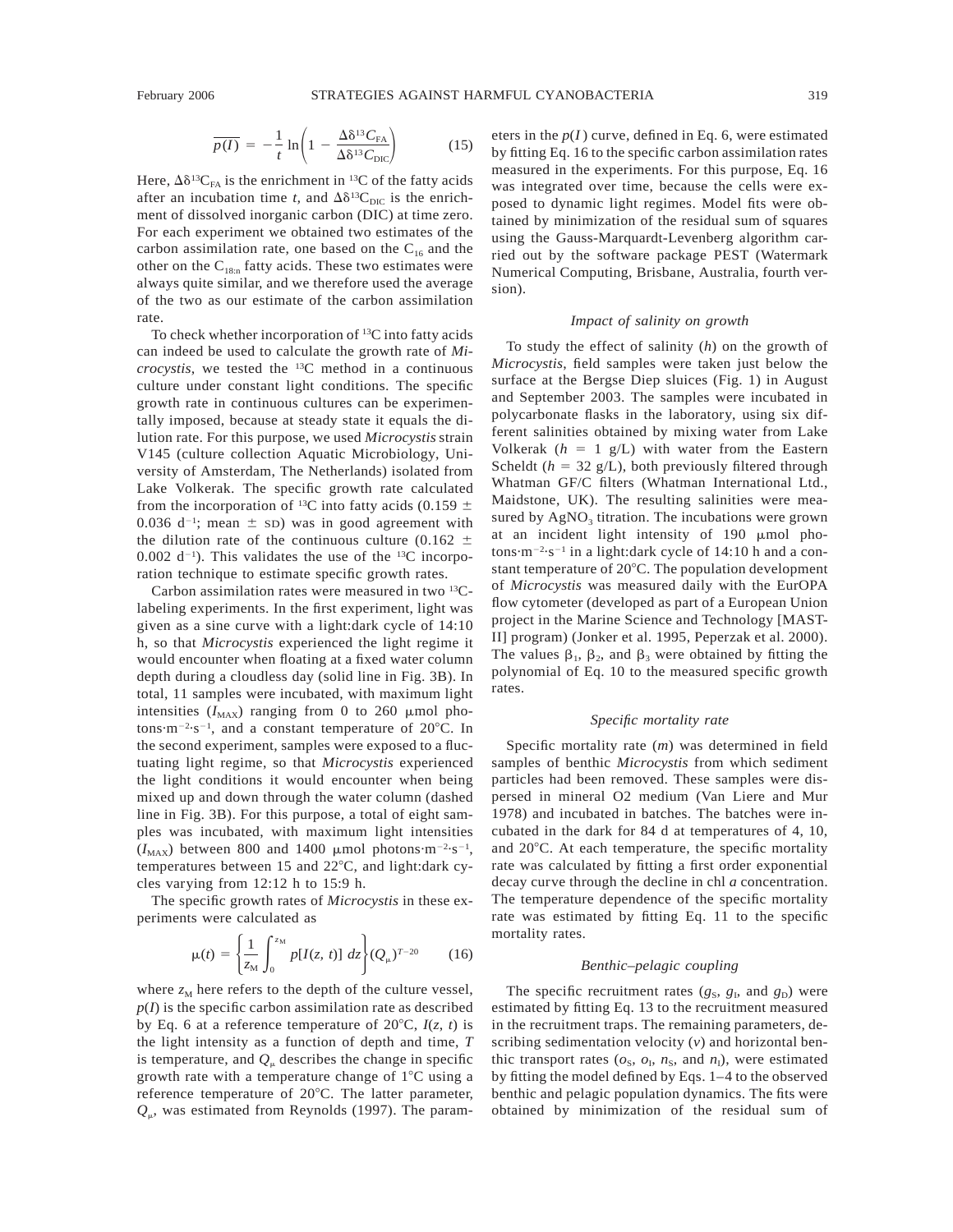



squares using the Gauss-Marquardt-Levenberg algorithm of the software package PEST.

#### MODEL SCENARIOS

We used the model to simulate the effect of two different water management strategies on the summer bloom of *Microcystis* in Lake Volkerak. The two strategies are based on management options selected by the water authorities of the lake. In one strategy, saline water is reintroduced into Lake Volkerak to reduce the growth rate of *Microcystis*. In the other strategy, fresh water is flushed through the lake to increase the loss rate of the *Microcystis* population.

*Inlet of saline water*.—This strategy assumes that saline water from the Eastern Scheldt will enter the lake through the Krammer sluices, at the west side of the lake (Fig. 1). The Eastern Scheldt is a tidal estuary, with a reduced tidal movement due to the storm surge barrier at its entrance to the North Sea. It has a rather constant salinity of 32 g/L (Smaal and Nienhuis 1992). The inlet of saline water into Lake Volkerak will not be accompanied by tidal movement, due to the limited capacity of the Krammer sluices.

*Flushing with fresh water*.—This strategy assumes that fresh water from the Hollands Diep will enter the lake through the Volkerak sluices at the east side of the lake (Fig. 1). The fresh water leaves the lake at the south side through the Eendracht Canal or at the west side through the Krammer sluices (Fig. 1). Since the outflow from Lake Volkerak is ultimately discharged into the saline Scheldt estuary, *Microcystis* cells will die off and cause no problems further downstream. Fig. 4 shows the seasonal pattern of the specific flushing rates of Lake Volkerak during the period 1996–2000. In winter (September–March), the flushing rates are high and fluctuate considerably. In summer (April–August), the flushing rates are low and show little fluctuation. The current capacity of the inlet and outlet sluices allows a maximum discharge of  $125 \text{ m}^3\text{/s}$ , which corresponds to a specific flushing rate of  $q = 0.047$  $d^{-1}$ . With modest adaptations the discharge capacity of the sluices can be enhanced to a maximum of  $\sim$ 300  $\text{m}^{3}/\text{s}$  ( $q = 0.113 \text{ d}^{-1}$ ). However, in summer the flushing rates are more likely to be limited by a shortage of fresh water than by the maximum discharge capacity of the sluices.

We ran three different flushing scenarios. In scenario A, specific flushing rates were kept constant during the entire year. In scenario B, specific flushing rates in winter were fixed at the current maximum discharge rate of 125 m<sup>3</sup>/s ( $q = 0.047$  d<sup>-1</sup>), while we studied a wide range of different summer values. In scenario C, the specific flushing rate in summer was fixed at the current summer discharge rate of 17 m<sup>3</sup>/s ( $q = 0.0065$ )  $d^{-1}$ ; Fig. 4), while we studied a wide range of different winter values.

#### **RESULTS**

### *Parameter estimates*

*Meteorological conditions*.—Daily water temperature, maximum light intensity, and wind speed measured in Lake Volkerak in the period February 2000– October 2001 are displayed in Fig. 5. Water temperature ranged between  $0$  and  $24^{\circ}$ C, daily maximum light intensity ranged between 70 and 2000  $\mu$ mol photons $\cdot$ m<sup>-2</sup> $\cdot$ s<sup>-1</sup>, and daily averaged wind speed ranged between 0.4 and 15 m/s.

*Light conditions*.—The light extinction coefficient in Lake Volkerak increased with the *Microcystis* concentration (Fig. 6A; linear regression:  $r = 0.79$ ,  $N = 128$ ,  $P < 0.001$ ). The background turbidity of the water and the specific light extinction coefficient of *Microcystis* were determined as the zero intercept and slope, respectively, of this linear relation. These data illustrate that Lake Volkerak is indeed a rather turbid lake and that *Microcystis* contributes significantly to this turbidity.

*Population density distribution*.—The vertical population density distribution of *Microcystis*, as measured by the fluorescence profiles, is shown in Fig. 6B. The graph was obtained by normalizing each vertical profile with respect to its depth-averaged population density of *Microcystis*. The concentration of *Microcystis* in the deepest parts of the lake is approximately one-fourth the concentration of *Microcystis* at the water surface.

*Growth rate*.—The temperature dependence of the specific growth rate was estimated from data of Reynolds (1997) for temperatures  $\langle 26^{\circ}$ C (Fig. 6C;  $r =$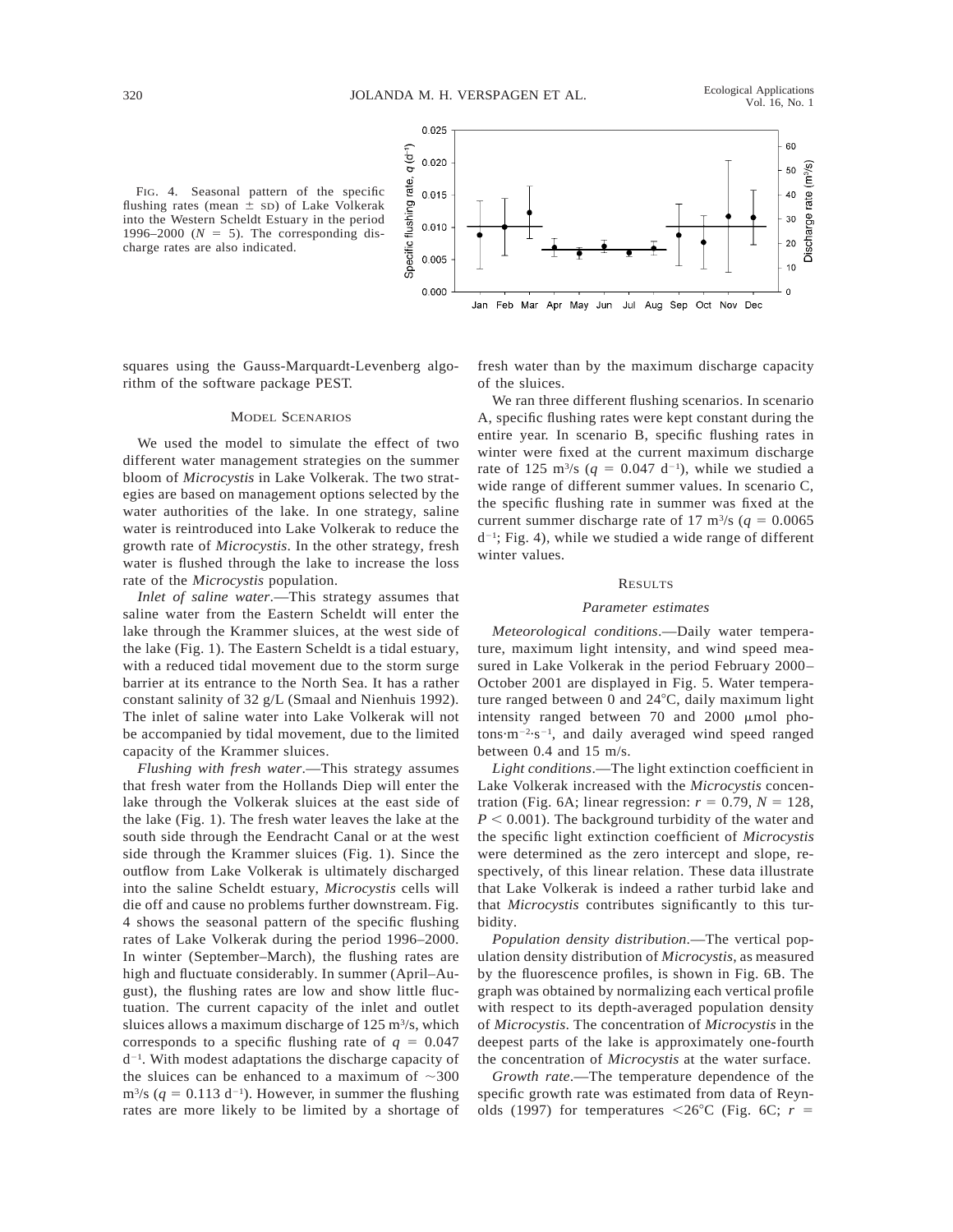

FIG. 5. Meteorological conditions: (A) water temperature, (B) daily maximum light intensity, and (C) daily averaged wind speed during the period February 2000–October 2001.

0.999,  $N = 4$ ,  $P < 0.01$ ). There was a close correspondence between model predictions of the specific growth rate, using Eq. 6 and Eq. 16, and the specific growth rates measured in the two 13C-labeling experiments (Fig. 3C;  $r = 0.95$ ,  $N = 19$ ,  $P < 0.001$ ). This illustrates that the model predictions are consistent over a wide range of different light conditions. Our estimates of the parameters in Eq. 6, obtained from this model fit, are given in Appendix B. These parameter estimates show that *Microcystis* is strongly photoinhibited at light intensities beyond 220  $\mu$ mol photons·m<sup>-2</sup>·s<sup>-1</sup>.

The laboratory incubations at different salinities show that *Microcystis* is quite salt tolerant (Fig. 6D; quadratic polynomial:  $r = 0.97$ ,  $N = 12$ ,  $P < 0.01$ ). The specific growth rate of *Microcystis* is essentially unaffected for salinities  $<$ 10 g/L. Growth rates become negative for salinities  $>17$  g/L.

*Mortality rate*.—The specific mortality rate increased with temperature (Fig. 6C;  $r = 0.99$ ,  $N = 3$ ,  $P < 0.1$ ), although it was less temperature sensitive than the growth rate.

*Benthic–pelagic coupling*.—Specific recruitment rates  $(g_S, g_I, \text{ and } g_D)$  were much higher in shallow parts than in deeper parts of the lake (Appendix B). Sedimentation velocity at the sediment–water interface was  $\sim 0.11$  m/d.

Estimates of the horizontal transport parameters  $o<sub>S</sub>$ and  $n<sub>I</sub>$  converged to zero (Appendix B). This indicates that horizontal transport from the shallow to the intermediate parts of the lake is a continuous process irrespective of wind speed, while transport from the intermediate to the deep parts of the lake is affected by wind.

### *Population dynamics*

The population dynamics of *Microcystis* in the water and sediments of Lake Volkerak were tightly coupled. Seasonal changes in the pelagic *Microcystis* population (Fig. 7A) were closely tracked by changes in the benthic population of the shallow sediments (Fig. 7B). Changes in *Microcystis* abundance in the shallow sediments were followed by changes in the intermediate sediments (Fig. 7C), and a few weeks later by changes in the deep sediments (Fig. 7D). Although there is a lot of scatter in the data, the model predictions were in good agreement with the general seasonal trends of *Microcystis* in the water and sediments of Lake Volkerak.

### *Evaluation of model scenarios*

The current salinity of Lake Volkerak, without inlet of saline water, is 1 g/L. We used the model to simulate the inlet of saline water over the period February 2000– December 2003. An example where the salinity of the lake is raised to 17 g/L from January 2001 onward is shown in Fig. 8A. This example illustrates that an elevated salinity, beyond the tolerance limits of *Microcystis* (Fig. 6D), will lead to a rapid crash of the *Microcystis* population, below the guideline value of 10  $\mu$ g/L of chl *a* for recreational waters advised by the World Health Organization (Chorus et al. 2000). The results of a large number of simulations at different salinities are summarized in Fig. 8B. The model predicts that dense summer blooms of *Microcystis* will persist for salinities  $\leq 8-10$  g/L. For salinities  $\geq 14$  g/L, the *Microcystis* blooms will disappear. This implies that  $\sim$ 45% of the lake volume has to be replaced by Eastern Scheldt water to prevent *Microcystis* blooms.

Flushing with fresh water may also suppress summer blooms of *Microcystis*. For three different scenarios we calculated which flushing regimes will suppress *Microcystis* concentrations below the guideline value of 10 mg/L of chl *a* for recreational waters advised by the World Health Organization (Chorus et al. 2000).

Scenario A: Model simulations over the period February 2000–December 2003 predict that year-round flushing with an enhanced discharge rate of 75 m3 /s (*q*  $= 0.028$  d<sup>-1</sup>) will suppress *Microcystis* blooms below the guideline value (Fig. 9A).

Scenario B: Similarly, *Microcystis* blooms can be suppressed below the guideline value by a somewhat lower summer discharge rate of 65 m<sup>3</sup>/s ( $q = 0.024$ )  $d^{-1}$ ) but a higher discharge rate of 125 m<sup>3</sup>/s ( $q = 0.047$  $d^{-1}$ ) during winter (Fig. 9B).

Scenario C: However, according to the model simulations, it is not possible to effectively suppress *Mi-*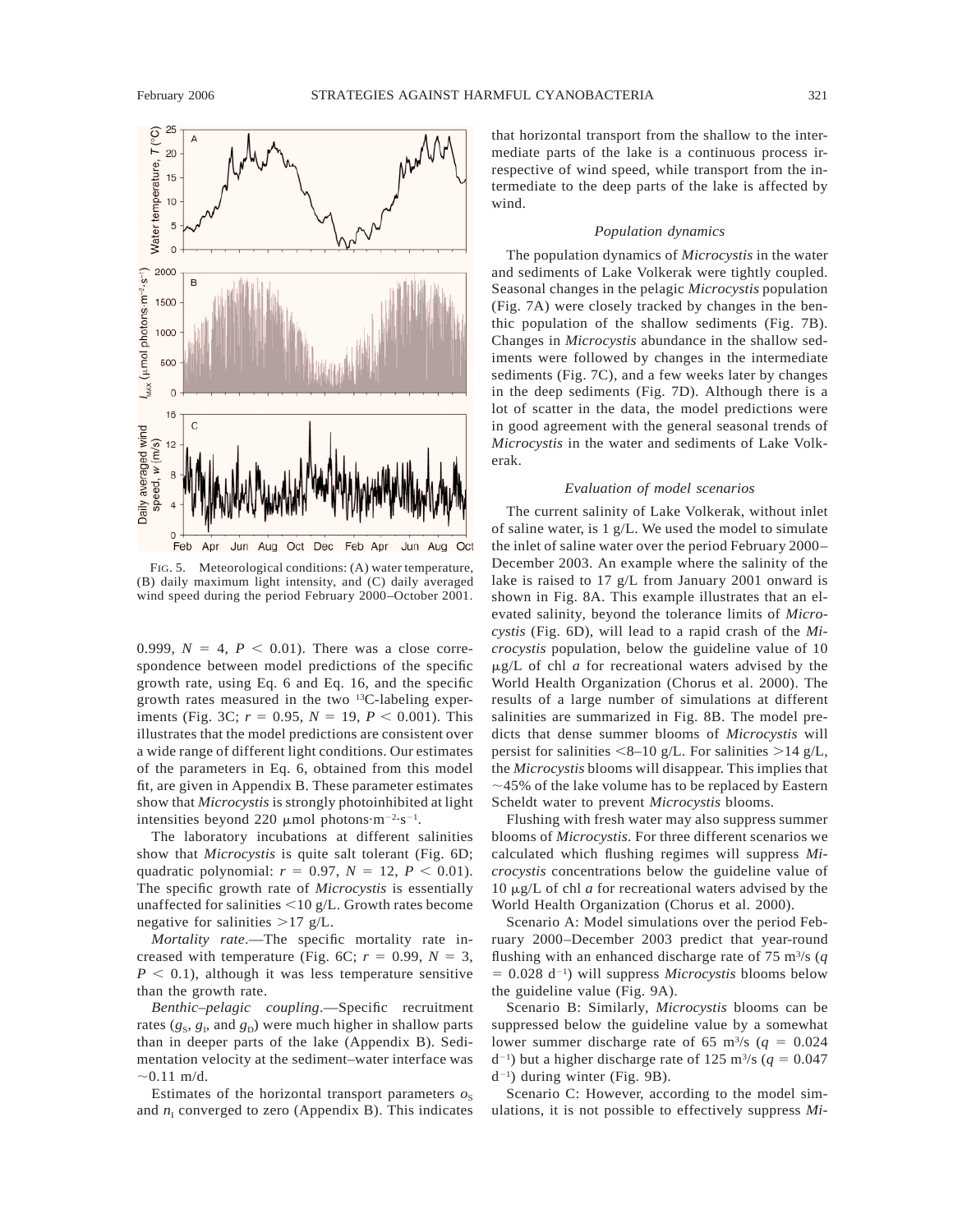

FIG. 6. Relationships observed in this study and incorporated in the model. (A) The light extinction coefficient of Lake Volkerak as a function of the *Microcystis* concentration,  $C<sub>w</sub>$ , in the surface water. (B) The shape of the vertical population density distribution of *Microcystis* in Lake Volkerak. The ''relative *Microcystis* concentration'' is the measured *Microcystis* concentration normalized to the depth-averaged *Microcystis* concentration. (C) The specific growth rate,  $\mu$ , and specific mortality rate, *m* ( $\times$ 10), of *Microcystis* plotted as functions of temperature, *T*. (D) The impact of salinity, *h*, on the relative growth rate of *Microcystis*. To obtain the specific growth rate of the whole population, the effects of light, temperature, and salinity on growth rates were multiplied. All data are based on this study, except the temperature dependence of the specific growth rates in (C), which were obtained from Reynolds (1997).

*crocystis* blooms below the guideline value of 10  $\mu$ g/ L of chl *a* when flushing rates are increased only during winter, but not in summer (Fig. 9C).

#### **DISCUSSION**

### *Population dynamics of* Microcystis

Our results show that benthic–pelagic interactions play an important role in the population dynamics of *Microcystis* in Lake Volkerak, similar to observations in several other eutrophic lakes (e.g., Reynolds et al. 1981). The abundance of *Microcystis* in the water column increases after the clear water phase in May and reaches its maximum in August–September, after which the pelagic population declines. Part of the pelagic population sinks to the sediment, creating a large benthic population (Takamura et al. 1984, Tsujimura et al. 2000, Verspagen et al. 2005). During winter, benthic *Microcystis* cells remain viable (Verspagen et al. 2004) and are gradually transported to the deepest parts of the lake. A fraction of this overwintering benthic population eventually recruits to the water column (Preston et al. 1980, Trimbee and Harris 1984, Hansson et al.

1994), most likely due to resuspension (Ståhl-Delbanco and Hansson 2002, Rengefors et al. 2004, Verspagen et al. 2005). Our results show that both recruitment from this benthic population and the overwintering pelagic population contribute to the development of dense *Microcystis* blooms during the next summer.

### *Management strategies*

To suppress *Microcystis* blooms in Lake Volkerak, management strategies focus on either the inlet of saline water or increased flushing with fresh water.

*Salinity*.—*Microcystis* is quite salt tolerant for a freshwater species. Our results show that the inlet of saline water will eliminate *Microcystis* blooms if salinities are raised beyond 14 g/L (Figs. 6D and 8). A similar level of salt tolerance of *Microcystis* has recently been reported by Robson and Hamilton (2003) and Orr et al. (2004). According to calculations by the water authorities, it requires  $\sim$  3 mo of flushing of Lake Volkerak with saline water from the Eastern Scheldt at the maximum capacity of the Krammer sluices  $(50 \text{ m}^3/\text{s},$  $q = 0.019$  d<sup>-1</sup>) before a new equilibrium is reached.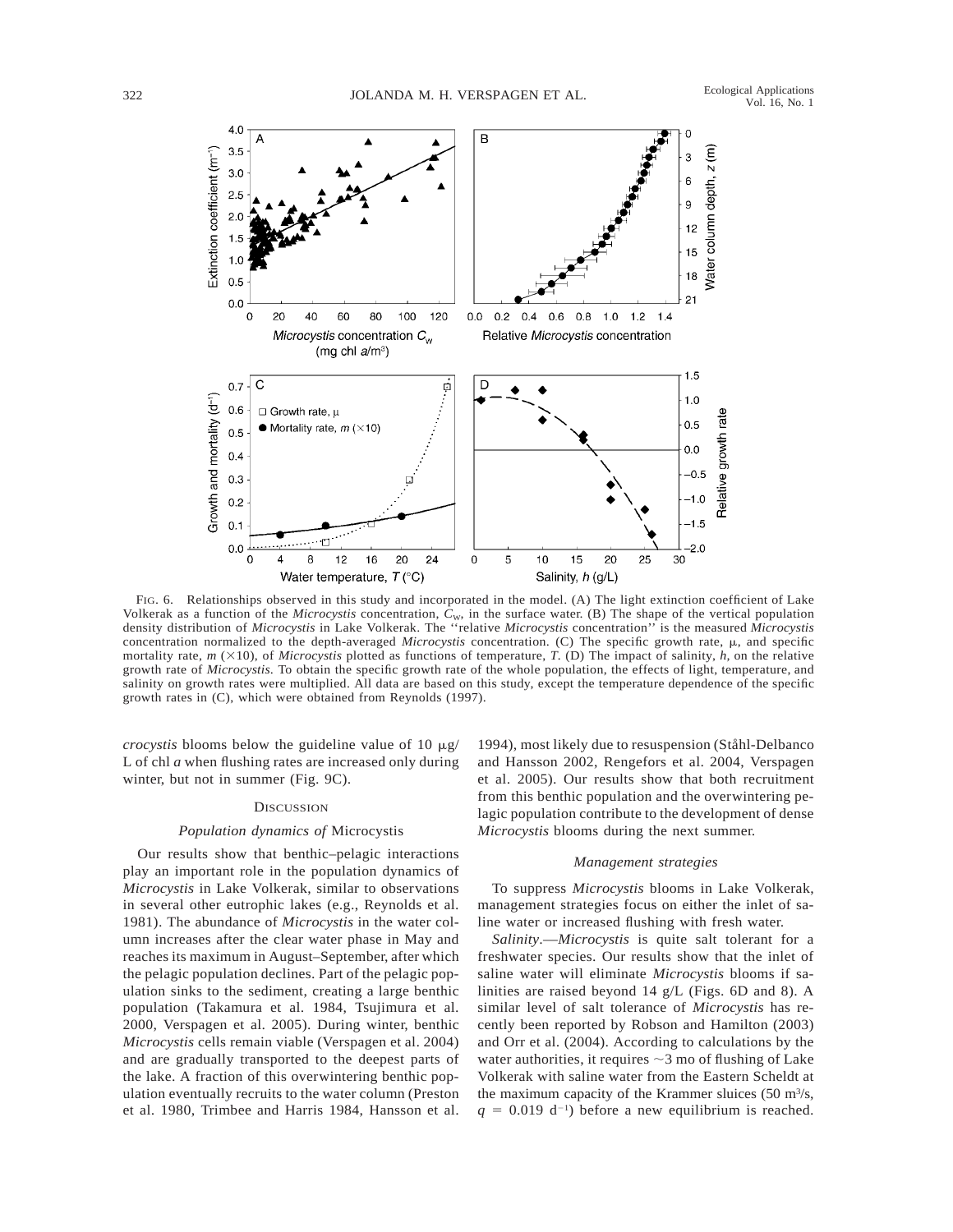

FIG. 7. Population dynamics of *Microcystis* in the period February 2000–October 2001. (A) Concentration of pelagic *Microcystis* in the water column,  $C_W$ . (B-D) The amount of benthic *Microcystis* per unit surface area in (B) shallow sediments, *N*<sub>SS</sub>; (C) intermediate sediments, *N*<sub>SI</sub>; and (D) deep sediments, *N*<sub>SD</sub>. Symbols indicate field data, and solid lines indicate the model predictions.

Once the system has settled at this new equilibrium, salinity will be 22–26 g/L during summer. In winter, when flushing of the lake with fresh water is necessary to prevent the rivers Rhine and Meuse from flooding upstream, salinity will be 7–18 g/L. This implies that only during winter, when there is little growth of *Microcystis*, there is a possibility that the salinity will become lower than the threshold value of 14 g/L. Hence the inlet of saline water seems a feasible strategy to eliminate *Microcystis* blooms.

Although a high salinity will suppress *Microcystis*, it may have undesirable side effects. In particular, in stagnant water a stable salinity stratification may develop. Since the sediments of Lake Volkerak contain high amounts of organic matter, including benthic *Microcystis*, this may induce anoxic conditions in the epilimnion with negative effects on biota and water quality. Furthermore, a stagnant brackish reservoir may form an ideal habitat for harmful algal blooms of marine phytoplankton species (Sellner 1997, Van Dolah 2000, Anderson et al. 2002). To minimize the risks for salinity stratification or dense blooms of toxic marine phytoplankton, the reintroduction of tidal movement is probably a better management option than stagnant brackish water.

*Flushing*.—The model simulations show that flushing will suppress *Microcystis* blooms when the current discharge rate is increased to  $75 \text{ m}^3\text{/s}$  throughout the year or a slightly lower discharge rate during summer (e.g., 65 m3 /s) combined with a higher discharge rate in winter  $(125 \text{ m}^3/\text{s})$ . According to calculations by the water authorities, diversion of water from the rivers Rhine and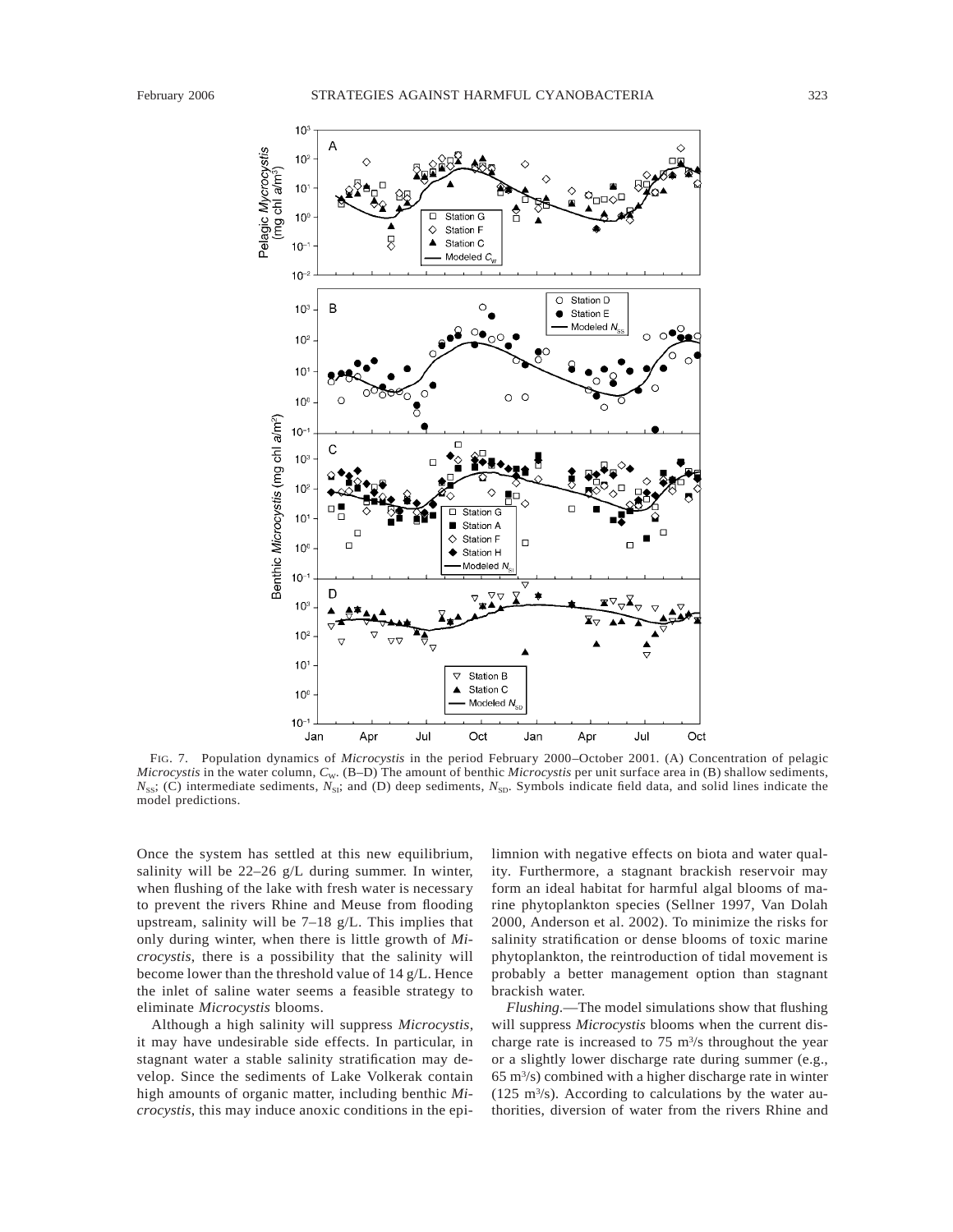

FIG. 8. Model scenarios on the impact of salinity on *Microcystis*. (A) Model prediction of the pelagic *Microcystis* concentration assuming the weather conditions of February 2000–December 2003, when salinity would have been raised to 17 g/L from January 2001 onward (as indicated by the arrow). The horizontal line indicates the guideline value for maximum cyanobacterial abundance in recreational waters provided by the World Health Organization (Chorus et al. 2000). (B) Model predictions of the summer peak of the *Microcystis* bloom as a function of salinity. The summer peak is normalized to the summer peak at zero salinity. The model scenarios were run assuming the meteorological conditions of 2000–2003.

Meuse can make this a feasible management option. Even during dry summers, the freshwater supply by the river Rhine alone is close to 1000 m3 /s. One possible drawback of flushing might be the persistence of *Microcystis* populations in sheltered areas of the lake less affected by flushing. Due to the elongated morphology of Lake Volkerak, however, most of the lake area can be flushed rather effectively. As a consequence of enhanced flushing, *Microcystis* will probably be replaced by phytoplankton species with higher specific growth rates, like green algae and diatoms. Freshwater species of green algae and diatoms native to the lake are not known to be toxic. Accordingly, enhanced flushing will make the lake suitable for recreation, the intake of fresh water for agricultural purposes, and nature conservation.

### *Strengths and limitations of the model study*

Models are, by definition, abstract simplifications of reality. As such, our model study has both strengths and limitations. A major strength of the study is the detailed representation and validation of *Microcystis* growth as a function of environmental conditions. This has enabled accurate estimations of the growth and loss

rates of *Microcystis* in Lake Volkerak. Another major strength is the explicit incorporation of benthic–pelagic coupling in the population dynamics of *Microcystis*. Flushing could be a less effective management strategy if benthic *Microcystis* colonies would resuspend into the water column in large amounts. Our study shows, however, that the sediment acts more as a sink than as a source of *Microcystis*. Incorporation of these benthic– pelagic processes has yielded more reliable predictions of the different model scenarios.

A simplification in our model is that the photosynthetic parameters (e.g., in Eq. 6) were fixed. In reality, photosynthetic parameters might vary among *Microcystis* strains and may change under different physiological conditions. This may particularly apply to *Microcystis* colonies recruiting from the sediments. In a previous study we found that the photochemical vitality of benthic colonies from intermediate and deep sediments were lower than the vitality of pelagic colonies and benthic colonies from the shallow sediments (Verspagen et al. 2004). However, since recruitment rates from the deeper sediments are relatively low in Lake Volkerak, we assume that the reduced vitality of these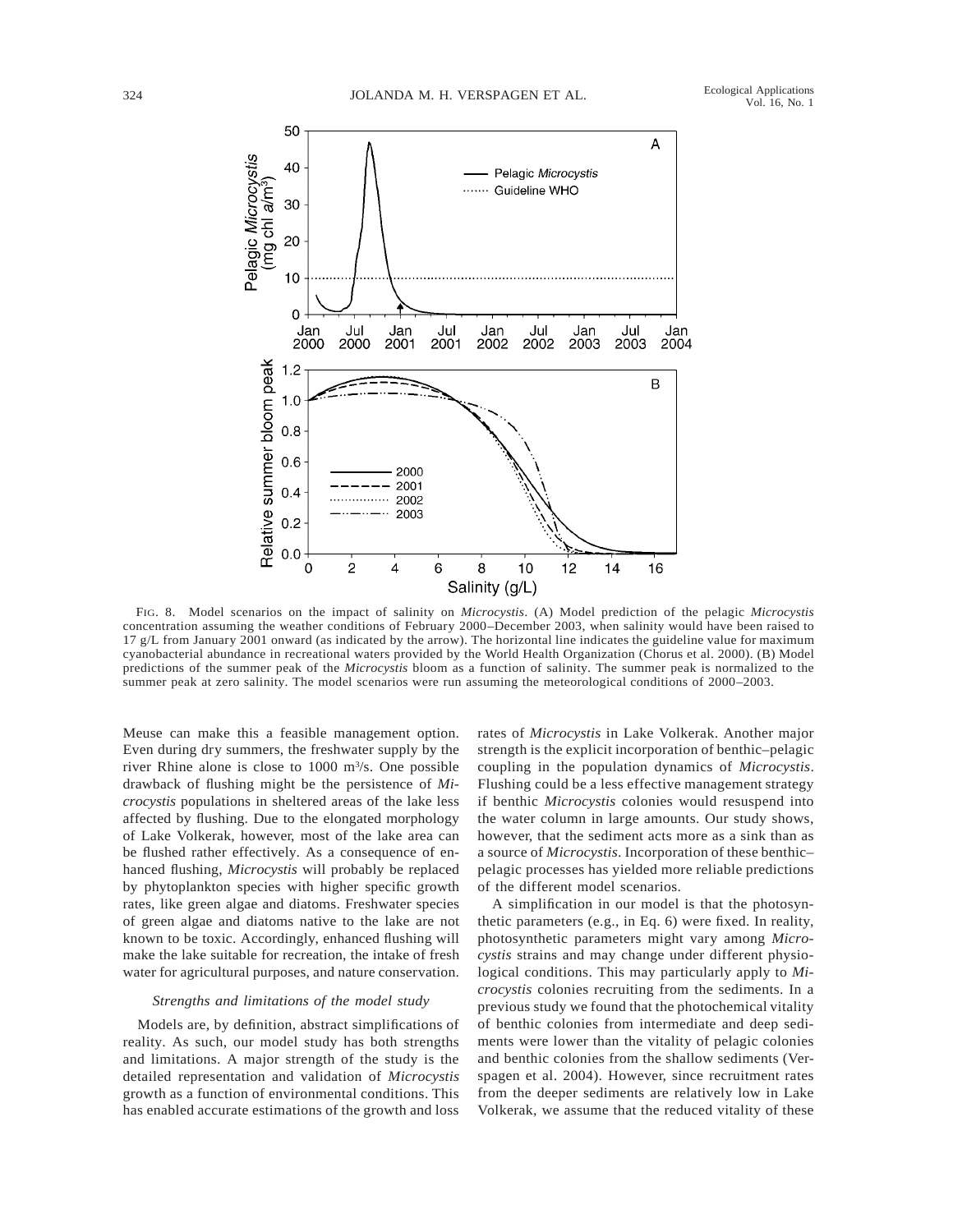

FIG. 9. Model scenarios on the impact of flushing on *Microcystis*. The model predictions assume the weather conditions of February 2000–December 2003. Scenario (A), a constant discharge rate of 75  $\rm m<sup>3</sup>/s$  throughout the year. Scenario (B), a discharge rate of 65 m<sup>3</sup>/s in summer, and a high discharge rate of 125 m<sup>3</sup>/s in winter. Scenario (C), minimum discharge rate of 17  $\text{m}^3$ /s in summer, maximum possible discharge rate of 300  $\text{m}^3$ /s in winter. Each panel also shows scenario 0, which corresponds to the current situation with a discharge rate of 17  $\text{m}^3/\text{s}$  in summer and 27  $\text{m}^3/\text{s}$  in winter. The horizontal line indicates the guideline value for maximum cyanobacterial abundance in recreational waters provided by the World Health Organization (Chorus et al. 2000).

benthic *Microcystis* colonies has little effect on the overall model predictions.

Another simplification is that the model assumes a fixed shape of the vertical distribution of *Microcystis* in the water column (Fig. 6B), though this shape is firmly based on extensive measurements in the lake. Thereby, the model ignores dynamic changes in the *Microcystis* profile due to vertical mixing processes (Huisman et al. 2004) and the vertical migration of *Microcystis* (Visser et al. 1997, Thébault and Rabouille 2003). The model also lacks horizontal mixing processes. In reality, flushing might be less effective in ''dead corners'' of the lake, and the inlet of saline water may lead to horizontal and vertical gradients in salinity.

Extensions of the model, with explicit incorporation of three-dimensional hydrodynamic processes, will be required to obtain detailed predictions on the development of surface scums and on the spatial implications of different management options.

In conclusion, this study shows that the inlet of saline water and enhanced flushing with fresh water are both feasible management options that are likely to suppress *Microcystis* blooms in the Dutch delta. In a broader context, these findings illustrate that quantitative ecological knowledge can be incorporated in model scenarios to predict the implications of different water management strategies. This approach will offer a valuable tool in water management.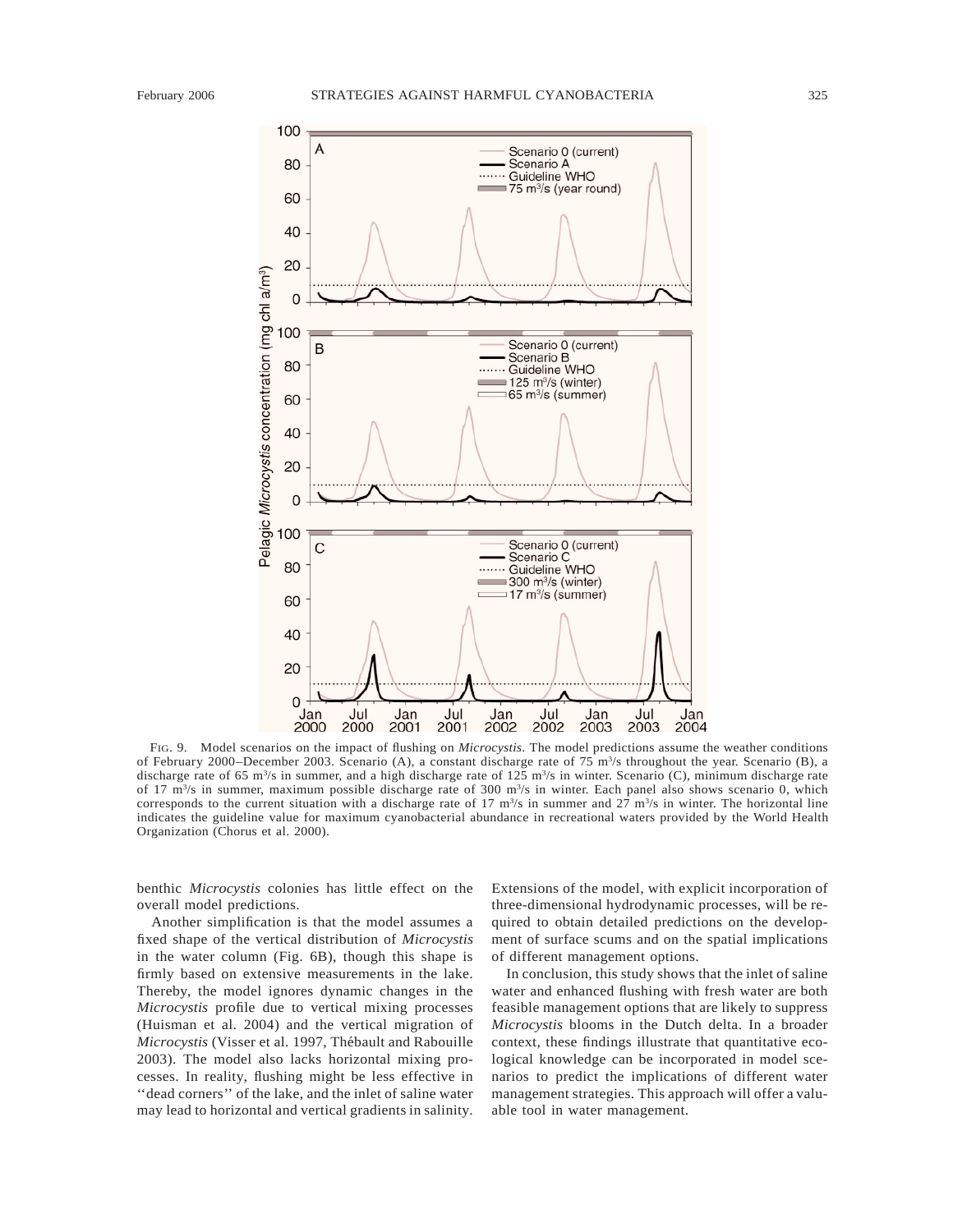#### ACKNOWLEDGMENTS

Special thanks go to the crew of the research vessel ''de Argus'' and to all people who have assisted in lake sampling, especially Eveline Snelder. We thank Virgilio Floris and Roel Pel for their contribution to the <sup>13</sup>C experiments, Cindy Koumans for experiments on mortality rate, AquaSense for the flow-cytometry measurements, Edwin Kardinaal and Josje Snoek for *Microcystis* strain V145 and counting cells, and RIZA for the nutrient data of Lake Volkerak. We thank Bas Ibelings, Kirsten Wolfstein, Herman Gons, Wim de Vos, and two anonymous reviewers for their helpful scientific advice. The research of Jolanda M. H. Verspagen was funded by directie Zeeland of the Dutch Ministry of Transport, Public Works and Water Management, the Netherlands Institute for Ecology, and the University of Amsterdam. The investigations of Petra M. Visser, Klaus D. Jöhnk, Jutta Passarge, and Jef Huisman were supported by the Earth and Life Sciences Foundation (ALW), which is subsidized by the Netherlands Organization for Scientific Research (NWO).

#### LITERATURE CITED

- Anderson, D. M., P. M. Glibert, and J. M. Burkholder. 2002. Harmful algal blooms and eutrophication: nutrient sources, composition, and consequences. Estuaries **25**:704–726.
- Bowling, L. C., and P. D. Baker. 1996. Major cyanobacterial bloom in the Barwon-Darling river, Australia, in 1991, and underlying limnological conditions. Marine and Freshwater Research **47**:643–657.
- Box, J. D. 1981. Enumeration of cell concentrations in suspensions of colonial freshwater microalgae, with particular reference to *Microcystis aeruginosa*. British Phycological Journal **16**:153–164.
- Carmichael, W. W., S. M. F. O. Azevedo, J. S. An, R. J. R. Molica, E. M. Jochimsen, S. Lau, K. L. Rinehart, G. R. Shaw, and G. K. Eaglesham. 2001. Human fatalities from cyanobacteria: chemical and biological evidence for cyanotoxins. Environmental Health Perspectives **109**:663– 668.
- Chorus, I., I. R. Falconer, H. J. Salas, and J. Bartram. 2000. Health risks caused by freshwater cyanobacteria in recreational waters. Journal of Toxicology and Environmental Health, Part B, **3**:323–347.
- Codd, G. A. 1995. Cyanobacterial toxins: occurrence, properties and biological significance. Water Science and Technology **32**:149–156.
- Edmondson, W. T. 1970. Phosphorus, nitrogen and algae in Lake Washington after diversion of sewage. Science **169**: 690–691.
- Falconer, I. R. 1999. An overview of problems caused by toxic blue-green algae (cyanobacteria) in drinking and recreational waters. Environmental Toxicology **14**:5–12.
- Hambright, K. D., and T. Zohary. 2000. Phytoplankton species diversity control through competitive exclusion and physical disturbances. Limnology and Oceanography **45**: 110–122.
- Hansson, L.-A., L. G. Rudstam, T. B. Johnson, P. Soranno, and Y. Allen. 1994. Patterns in algal recruitment from sediment to water in a dimictic, eutrophic lake. Canadian Journal of Fisheries and Aquatic Sciences **51**:2825–2833.
- Hilton, J. 1985. A conceptual framework for predicting the occurrence of sediment focussing and sediment redistribution in small lakes. Limnology and Oceanography **30**: 1131–1143.
- Hosper, S. H. 1984. Restoration of Lake Veluwe, The Netherlands, by reduction of phosphorus loading and flushing. Water Science and Technology **17**:757–768.
- Huisman, J., R. R. Jonker, C. Zonneveld, and F. J. Weissing. 1999*a.* Competition for light between phytoplankton species: experimental tests of mechanistic theory. Ecology **80**: 211–222.
- Huisman, J., H. C. P. Matthijs, and P. M. Visser, editors. 2005. Harmful cyanobacteria. Springer, Berlin, Germany.
- Huisman, J., J. Sharples, J. M. Stroom, P. M. Visser, W. E. A. Kardinaal, J. M. H. Verspagen, and B. Sommeijer. 2004. Changes in turbulent mixing shift competition for light between phytoplankton species. Ecology **85**:2960–2970.
- Huisman, J., P. van Oostveen, and F. J. Weissing. 1999*b.* Critical depth and critical turbulence: two different mechanisms for the development of phytoplankton blooms. Limnology and Oceanography **44**:1781–1787.
- Hutter, K., and K. D. Jöhnk. 2004. Continuum methods of physical modelling: continuum mechanics, dimensional analysis, turbulence. Springer, Berlin, Germany.
- Jonker, R. R., J. T. Meulemans, G. B. J. Dubelaar, M. F. Wilkins, and J. Ringelberg. 1995. Flow cytometry: a powerful tool in analysis of biomass distributions in phytoplankton. Water Science and Technology **32**:177–182.
- Kim, H. W., K. Ha, and G. J. Joo. 1998. Eutrophication of the lower Nakdong River after the construction of an estuarine dam in 1987. International Review of Hydrobiology **83**:65–72.
- Kroon, B. M. A., U. M. van Hes, and L. R. Mur. 1992. An algal cyclostat with computer-controlled dynamic light regime. Hydrobiologia **238**:63–70.
- Mian, M. H., and E. K. Yanful. 2004. Analysis of wind-driven resuspension of metal mine sludge in a tailings pond. Journal of Environmental Engineering **3**:119–135.
- Orr, P. T., G. J. Jones, and G. B. Douglas. 2004. Response of cultured *Microcystis aeruginosa* from the Swan River, Australia, to elevated salt concentration and consequences for bloom and toxin management in estuaries. Marine and Freshwater Research **55**:277–283.
- Pel, R., H. Hoogveld, and V. Floris. 2003. Using the hidden isotopic heterogeneity in phyto- and zooplankton to unmask disparity in trophic carbon transfer. Limnology and Oceanography **48**:2200–2207.
- Pel, R., H. Hoogveld, and V. Floris. 2004. Analysis of planktonic community structure and trophic interactions using refined isotopic signatures determined by combining fluorescence-activated cell sorting and isotope-ratio mass spectrometry. Freshwater Biology **49**:546–562.
- Pel, R., R. Oldenhuis, W. Brand, A. Vos, J. C. Gottschal, and K. B. Zwart. 1997. Stable-isotope analysis of a combined nitrification-denitrification sustained by thermophilic methanotrophs under low-oxygen conditions. Applied and Environmental Microbiology **63**:474–481.
- Peperzak, L., E. G. Vrieling, B. Sandee, and T. Rutten. 2000. Immuno flow cytometry in marine phytoplankton research. Scientia Marina **64**:165–181.
- Platt, T., C. L. Gallegos, and W. G. Harrison. 1980. Photoinhibition of photosynthesis in natural assemblages of marine phytoplankton. Journal of Marine Research **38**:687– 701.
- Preston, T., W. D. P. Stewart, and C. S. Reynolds. 1980. Bloom-forming cyanobacterium *Microcystis aeruginosa* overwinters on sediment surface. Nature **288**:365–367.
- Rengefors, K., S. Gustafsson, and A. Ståhl-Delbanco. 2004. Factors regulating the recruitment of cyanobacterial and eukaryotic phytoplankton from littoral and profundal sediments. Aquatic Microbial Ecology **36**:213–226.
- Reynolds, C. S. 1997. Vegetation processes in the pelagic: a model for ecosystem theory. Ecology Institute, Oldendorf, Germany.
- Reynolds, C. S., G. M. H. Jaworski, H. A. Cmiech, and G. F. Leedale. 1981. On the annual cycle of the blue-green alga Microcystis aeruginosa Kütz. Emend. Elenkin. Philosophical Transactions of the Royal Society London, Series B, **293**:419–477.
- Robson, B. J., and D. P. Hamilton. 2003. Summer flow event induces a cyanobacterial bloom in a seasonal Western Aus-